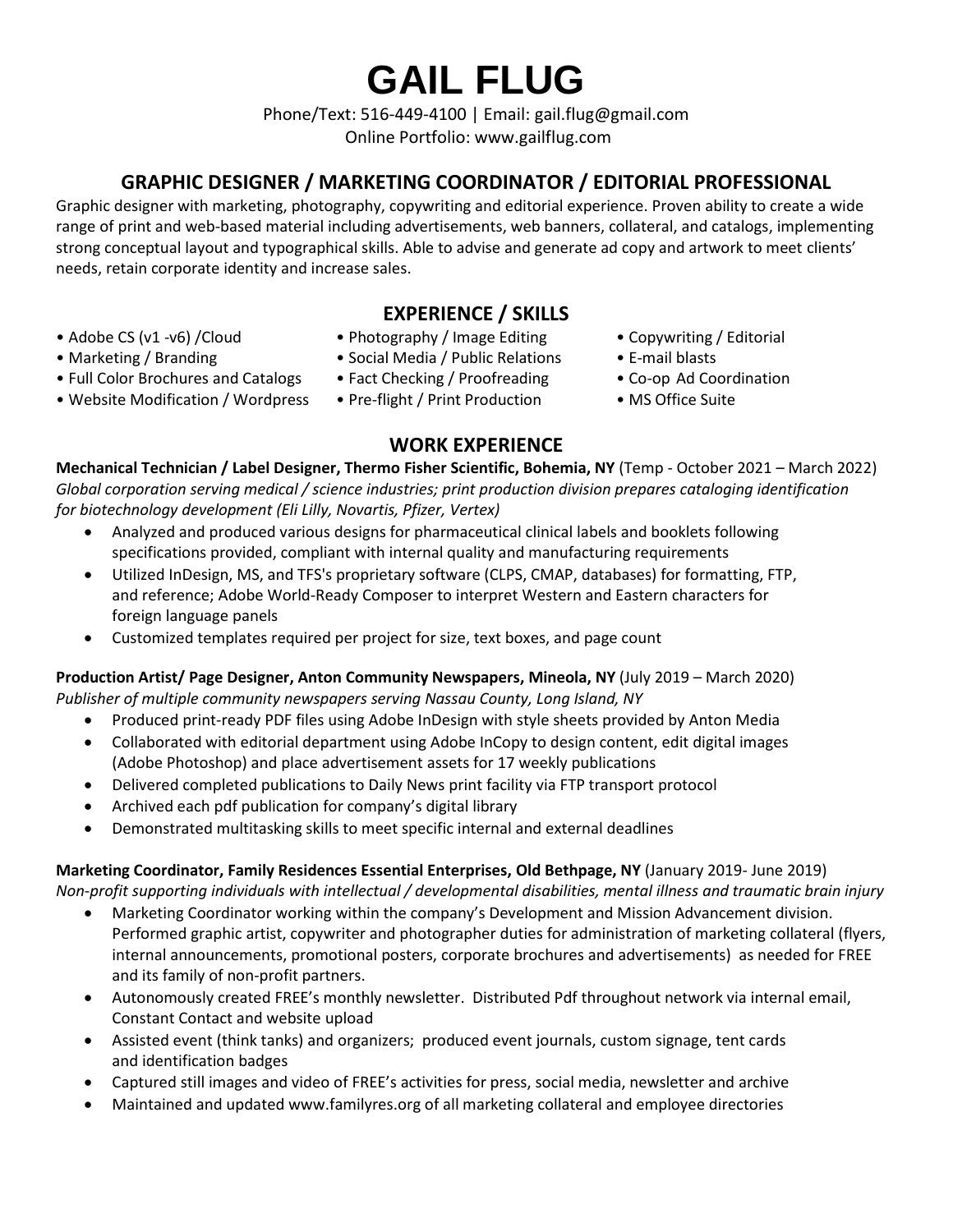#### **Graphic Artist, All Island Media, Edgewood, NY** (April 2012- January 2019)

*Publisher of Pennysaver, Got It Local. Living Local, Trends, Summer Magic, Holiday Magic, Spaces* 

- Graphic artist/ graphic designer for award-winning, weekly shopper publications based in Long Island, California and Maryland. Designed and revised ads (i.e. automotive, real estate, home improvement, restaurant, retail, etc.) based on account executive's and client's specifications
- Produced effective ads for print and web quickly and efficiently within tight production deadline

#### **Production Manager/Content Coordinator, Gannett, Farmingdale, NY** (May 2009 – December 2011) *Publisher of Clipper North Shore Magazine, Home & Décor Ideas*

- Assisted supervisor to reinvent *Clipper North Shore Magazine*. Increased customer base by 60% and advertising revenue by 70% within six months.
- Autonomously produced print ready pdf advertisements, in addition to the editorial and photographic assets, which amplified a personal assurance and alliance to customers while reducing the workload for Clipper Magazine's staff artists and copywriters.
- Maintained Lancaster, PA corporate office interactions through email and company online server delivering ad copy, account data, model releases and other materials to art department, traffic coordinators and business administration.
- Managed local office ensuring all operations met deadline, followed copyright legalities, and adhered to company protocol.

#### **Creative Director, Long Island Merchant Magazine, Farmingdale, NY** (July 2007 -May 2009)

*Upscale Lifestyle Magazine distributed to Long Island's North Shore, published 2008-2009.*

- Assisted publisher to conceive, produce and launch *Long Island Merchant Magazine*, published seasonally
- Designed and created advertisements using Adobe Creative Suite. Produced in-house editorial content and photography, conserving need and funds for outsourcing
- Oversaw all pre-flight formatting of processed and approved files to printer
- Created and maintained Long Island Merchant Magazine's website, media kit and marketing materials
- Supervised and assigned freelance / contributing artists, proofreaders, photographers and writers; organized stock graphics library

### **FREELANCE EXPERIENCE**

Graphic Artist / Photographer / Advertising Copywriter /Social Media: Print-ready print and web artwork and /or ad copy for various companies on a retainer or project basis. Current / past clientele includes: An Evening With Mariano Rivera (Charity Event at Oheka Castle November 2018), Home Furnishing Design & Décor, Gusto Divino Trattoria (Seaford, NY), Krisch's Restaurant & Ice Cream Parlour (Massapequa, NY), One Ten Home Furnishings, Seigerman's Furniture & Interior Design Center, Sofabed Etc., Behr's Children's Furniture, Grand Slam Collectibles, All Music, Berger Bros. Camera

Journalist / Photographer / Columnist: Contributed features, interviews, reviews and/or photographs for multiple Internet, trade and consumer publications including House Magazine, Amazon.com, Cat Fancy, Goldmine, Newsday, Classic Rock. Columnist for magazines RAW, Hit Parader and Metal Edge.

### **VOLUNTEER WORK**

Rod Serling Memorial Foundation, Binghamton, NY (March 2020 - present) *Non-profit 501c3 organization dedicated to promote and preserve the works of Rod Serling (i.e. The Twilight Zone, Night Gallery)* 

- Designed and authored articles to foundation newsletter, *Dimensions Of Imagination*
- Developed branded merchandise items for sale and/or promotional incentives
- Consulted and advised foundation officers on fundraisers and membership events